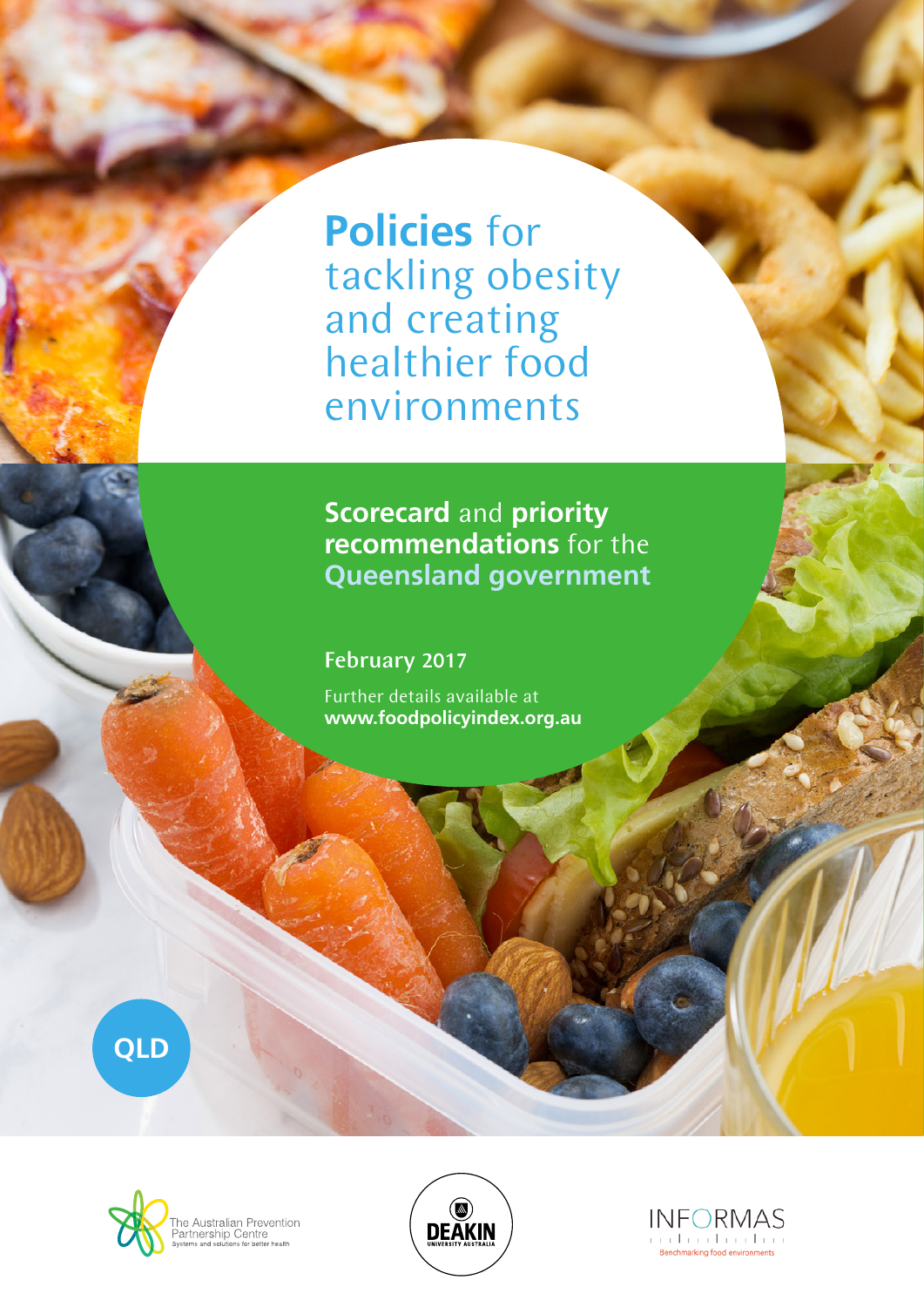# Executive summary

Unhealthy diets and obesity are leading contributors to poor health in Australia. Addressing obesity and improving population diets requires a comprehensive government response at the Commonwealth and State/ Territory levels.

101 experts from 53 organisations assessed the extent to which governments in Australia are implementing globally recommended policies for tackling obesity and creating healthier food environments.

# Top 3

#### Things Queensland is doing well (with reference to international best practice)



Regular monitoring of nutrition status and rates of overweight and obesity in Queensland children and adults



Strong policies and supports in place for healthy school food provision



Transparency regarding the development of policies related to food and nutrition, including detailed and timely disclosure of political donations and lobbying activities

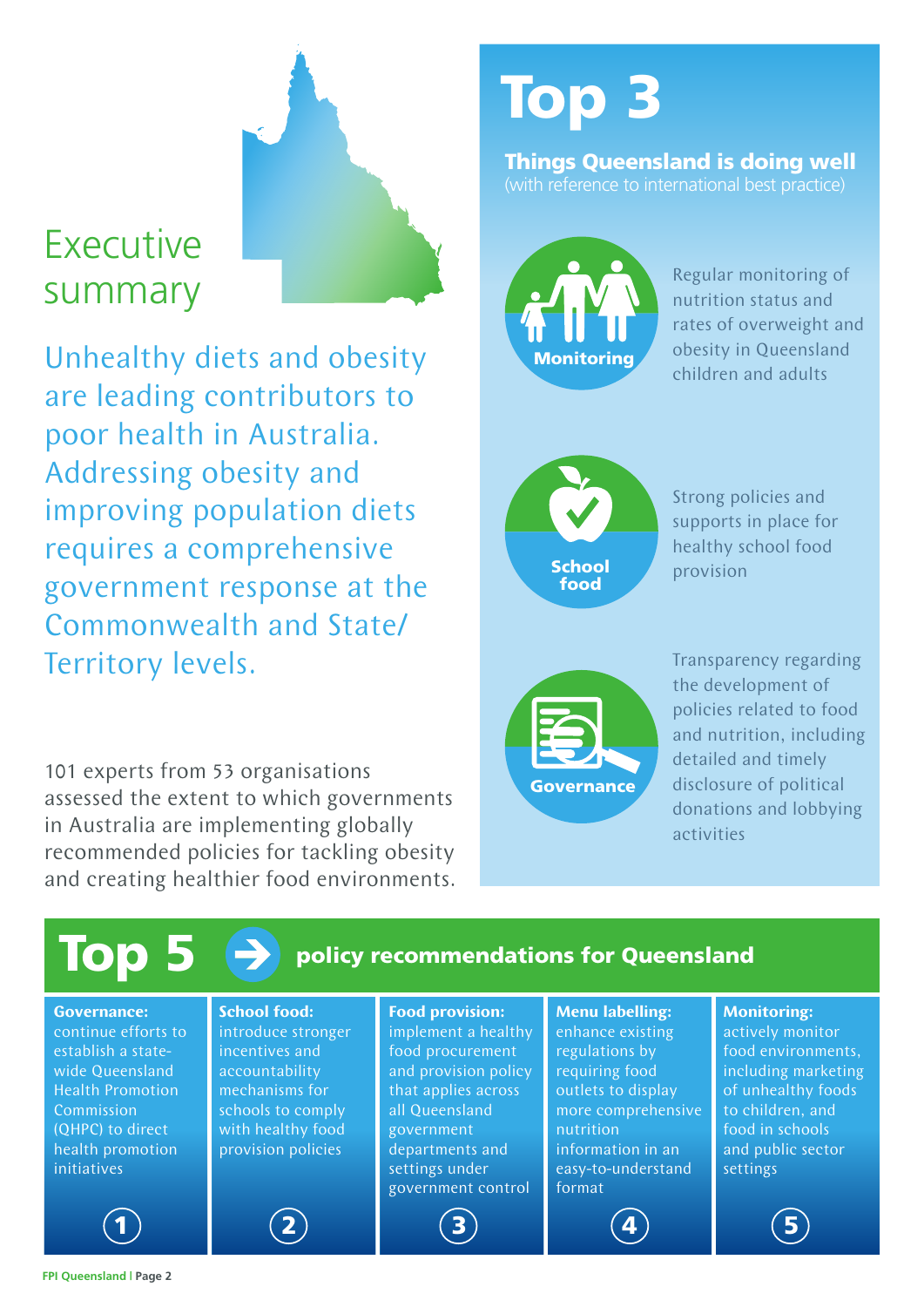# Obesity and diet-related diseases in Australia are a public health crisis

### **Unhealthy diets and obesity are leading contributors to poor health and non-communicable diseases (NCDs) in Australia.1**

Almost 2 out of 3 (63%) Australian adults and 1 in 4 (25%) Australian children are overweight or obese.<sup>2</sup> The costs associated with overweight and obesity have been estimated at over \$56 billion each year.<sup>3</sup>

### Comprehensive government policy action is needed

Addressing obesity and improving population diets requires a comprehensive government response at Commonwealth and State/ Territory levels.

This project aimed to assess the extent to which governments in Australia are implementing globally recommended policies for tackling obesity and creating healthier food environments, and identify prioritised actions for each government.

> **Convene** a panel of independent

12 in QLD)

# Food Policy Index

A Food Policy Index was developed for Australia to assess the food- and diet-related policies that are in place and identify gaps. This was based on the Healthy Food Environment Policy Index (Food-EPI)<sup>4</sup> that was developed by INFORMAS<sup>5</sup>, an international network of experts in food policy, and has been applied in several countries.

The Food-EPI covers all of the key policies in this area, including specific aspects of food environments (such as food composition, labelling, promotion, prices and provision) that have been shown to have an important impact on population diets and obesity, and infrastructure support (including leadership, governance, monitoring and funding) that helps facilitate effective policy implementation.

### Process for assessing extent of policy implementation in Australia

#### Document

all relevant policy details (up to 30 June 2016) for the Federal government and each State/ Territory, in consultation with government officials \*

#### **Assess**

non-government experts \*\* in each State / Territory (n=101 overall, how well Australian governments were doing compared with best practice \*\*\*, considering policy characteristics implementation

#### **Prioritise**

recommended actions for each address implementation gaps, in conjunction members

### **Synthesise**

the results for each jurisdiction, in consultation with government officials

- <sup>1</sup> Australian Institute of Health and Welfare 2016. Australian Burden of Disease Study (2011)
- <sup>2</sup> Australian Institute of Health and Welfare; 2017: http://www.aihw.gov.au/overweight-and-obesity/
- <sup>3</sup> Colagiuri S, et al. The cost of overweight and obesity in Australia. MJA 2010; 192 (5):260-264
- Swinburn B, et al. Monitoring and benchmarking government policies and actions to improve the healthiness of food environments: the government healthy food environment policy index. *Obesity Reviews* 2013; 14 Suppl 1:24-37
- <sup>5</sup> International Network for Food and Obesity/NCDs Research, Monitoring and Action Support
- Detailed summaries of each government's policy details are available at www.foodpolicyindex.org.au
- Panel members included academics, nutritionists, and senior representatives from health NGOs and community groups with expertise in population nutrition and / or obesity prevention
- Global benchmarks as identified by INFORMAS. As more countries complete the Food-EPI assessment process and new evidence of policy action emerges, benchmarks are likely to change, informing future iterations of the tool. The Federal government and each State/Territory were assessed separately; however, in some policy areas, policy development involves collaboration between Federal and State/Territory governments, and implementation of national guidance and policy is at the discretion of each jurisdiction.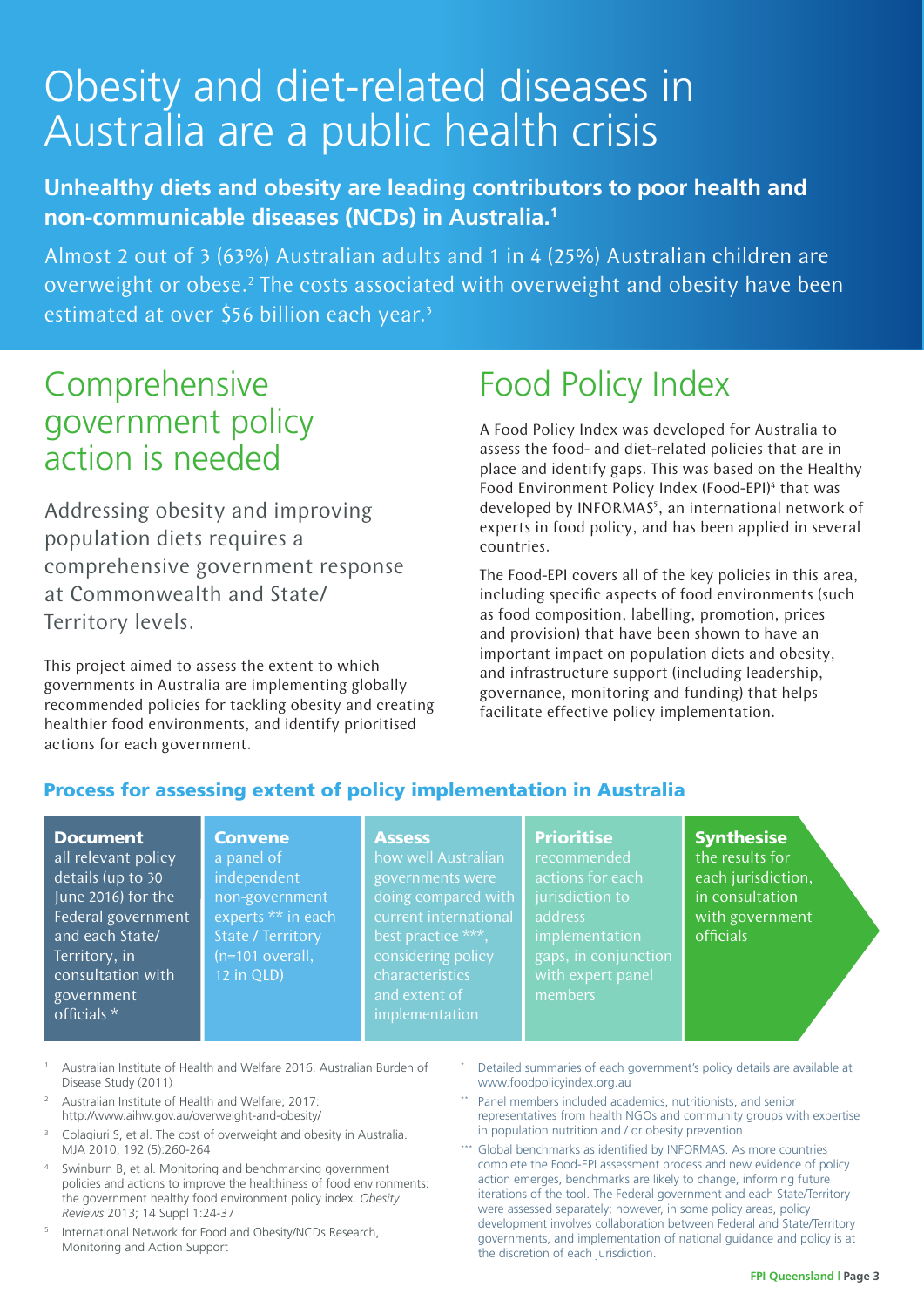## Scorecard for Queensland



**Expert panel's assessment of Queensland's level of implementation (up to 30 June 2016) of key policies for tackling obesity and creating healthier food environments**



| <b>Food labelling</b>                   | Menu labelling                                                   |  |  |
|-----------------------------------------|------------------------------------------------------------------|--|--|
| Food<br>promotion                       | Restrict promotion of unhealthy food in non-broadcast media      |  |  |
|                                         | Restrict promotion of unhealthy food in children's settings      |  |  |
| <b>Food provision</b>                   | Policies in schools promote healthy food choices                 |  |  |
|                                         | Policies in public settings promote healthy food choices         |  |  |
|                                         | Support and training systems for public sector settings          |  |  |
|                                         | Support and training systems for private companies               |  |  |
| <b>Food retail</b>                      | Planning policies and zoning laws: unhealthy foods               |  |  |
|                                         | Planning policies and zoning laws: healthy foods                 |  |  |
|                                         | Retail store availability of healthy and unhealthy foods         |  |  |
|                                         | Food service outlet availability of healthy and unhealthy foods  |  |  |
| Leadership                              | Strong, visible, political support for population nutrition      |  |  |
|                                         | Comprehensive implementation plan linked to state/national needs |  |  |
|                                         | Priorities for reducing inequalities related to nutrition        |  |  |
| Governance                              | Restricting commercial influence on policy development           |  |  |
|                                         | Transparency and access to government information                |  |  |
|                                         | Assessing the potential health impacts of all policies           |  |  |
| <b>Monitoring &amp;</b><br>intelligence | Monitoring food environments                                     |  |  |
|                                         | Monitoring population nutrition intakes                          |  |  |
|                                         | Monitoring population body weight                                |  |  |
|                                         | Evaluation of major programs and policies                        |  |  |
| <b>Funding &amp;</b>                    | Research funding for obesity & NCD prevention                    |  |  |
| resources                               | Independent health promotion agency                              |  |  |
| <b>Support for</b><br>communities       | Mechanisms to support community-based interventions              |  |  |
|                                         | Implementation of social marketing campaigns                     |  |  |
|                                         | Food and nutrition in education curricula                        |  |  |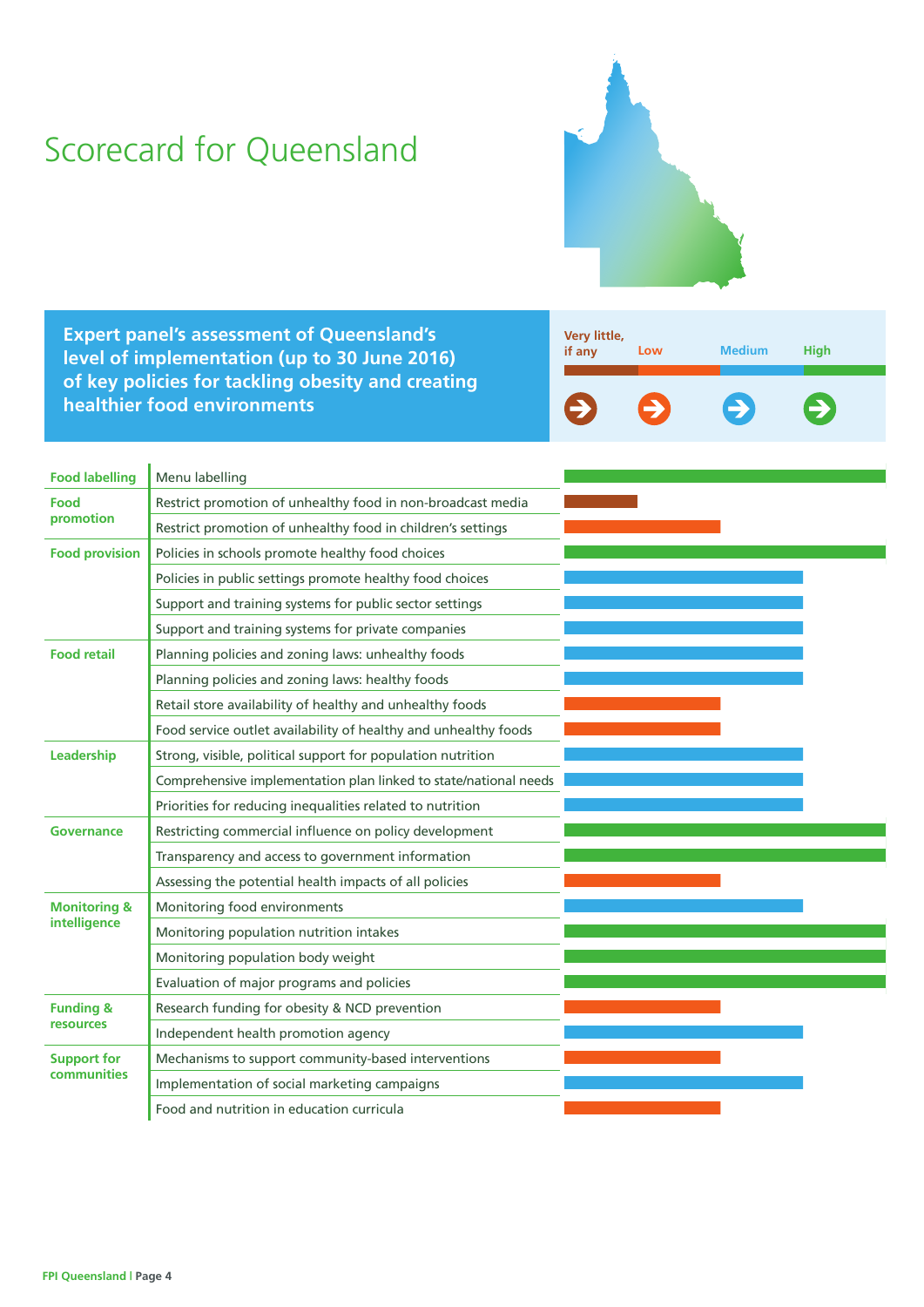### **Prioritised recommended actions for the Queensland government**

|                  | <b>Domain</b>                                   | <b>Recommended policy action</b>                                                                                                                                                                                                                                                                  |
|------------------|-------------------------------------------------|---------------------------------------------------------------------------------------------------------------------------------------------------------------------------------------------------------------------------------------------------------------------------------------------------|
| QLD1             | Leadership                                      | Continue efforts to establish a state-wide Queensland Health Promotion Commission (QHPC) to direct whole-of-government<br>initiatives and partnerships for implementing evidence-based programs to promote health and wellbeing                                                                   |
| QLD <sub>2</sub> | <b>Food</b><br>provision                        | Improve compliance with the 'Smart Choices: Healthy Food and Drink Strategy for Queensland Schools' policy in all schools<br>(including government, independent and Catholic schools) by extending reporting mechanisms, incentives and support systems                                           |
| QLD3             | Food<br>provision                               | Establish a whole-of-government policy on healthy food procurement and provision across all Queensland government departments<br>and settings under government control (e.g., sport and recreation facilities, community events)                                                                  |
| QLD4             | Food<br>labelling                               | Enhance existing menu labelling regulations by requiring food outlets to display interpretive nutrition labelling (broader than<br>kilojoule labelling), potentially through adaptation of the Health Star Rating scheme                                                                          |
| QLD5             | <b>Monitoring</b><br>and<br>intelligence        | Implement ongoing monitoring of food environments, including the extent of marketing of unhealthy foods to children, and the<br>nutritional quality of food provided / available in schools and public sector settings (such as hospitals, other government facilities<br>providing food service) |
| QLD6             | Food<br>promotion                               | Implement policies to restrict the promotion of unhealthy food and beverages in settings controlled or managed by the Queensland<br>government (e.g., public transport, bus shelters, government-owned billboards, sporting facilities and events)                                                |
| QLD7             | Food<br>promotion                               | Require all organisations, such as community groups and sports clubs, that receive funding from the Queensland government to<br>restrict all promotion (including sponsorship) related to unhealthy food and beverages as a condition of receiving funding                                        |
| QLD8             | <b>Governance</b>                               | Implement formal health impact assessments as part of policy development and proposal processes, including explicit details about<br>the consideration of potential impacts of policies on population nutrition and health                                                                        |
| QLD9             | <b>Support for</b><br>communities               | Put in place overarching state-wide structures, with associated resources, to provide broad and coordinated support for creating<br>and maintaining healthy food environments at the community level across multiple settings                                                                     |
| QLD10            | <b>Support for</b><br>communities               | Extend commitment to existing social marketing campaigns (including the 'Healthier. Happier.' campaign) by increasing their scope<br>and reach, as part of broader efforts to improve population nutrition                                                                                        |
| QLD11            | <b>Food retail</b>                              | Develop and implement programs, including incentives or accreditation schemes, for sports and recreation clubs to sell a healthier<br>range of food and beverages whilst limiting availability of unhealthy food and beverages                                                                    |
| QLD12            | Food<br>provision                               | Increase incentives for workplaces to adopt the 'Healthier. Happier. Workplaces' initiative, with a particular focus on healthy eating<br>components, and provide greater support and promotion for the initiative                                                                                |
| QLD13            | <b>Governance</b>                               | Establish governance structures to improve policy coherence regarding agriculture, food, health, and innovation / research and<br>development policies                                                                                                                                            |
| QLD14            | <b>Food retail</b>                              | Expand existing initiatives with retailers and food service outlets in remote communities to improve in-store availability of healthy<br>foods and limit availability and sales of unhealthy foods                                                                                                |
| QLD15            | <b>Monitoring</b><br>and<br><b>intelligence</b> | Introduce regular measuring of children's height and weight at key stages of primary and secondary schools, on an 'opt-out' consent<br>basis                                                                                                                                                      |
| QLD16            | <b>Food retail</b>                              | Develop and implement programs, including incentives or accreditation schemes, for restaurants, pubs and clubs to improve the<br>healthiness of their menu options                                                                                                                                |



Recommended actions were developed by panel members, and prioritised taking into account their perceptions of the relative importance (including perceived need, likely impact and equity) and achievability (including feasibility, level of acceptability to a wide range of key stakeholders, affordability and cost-effectiveness) of each action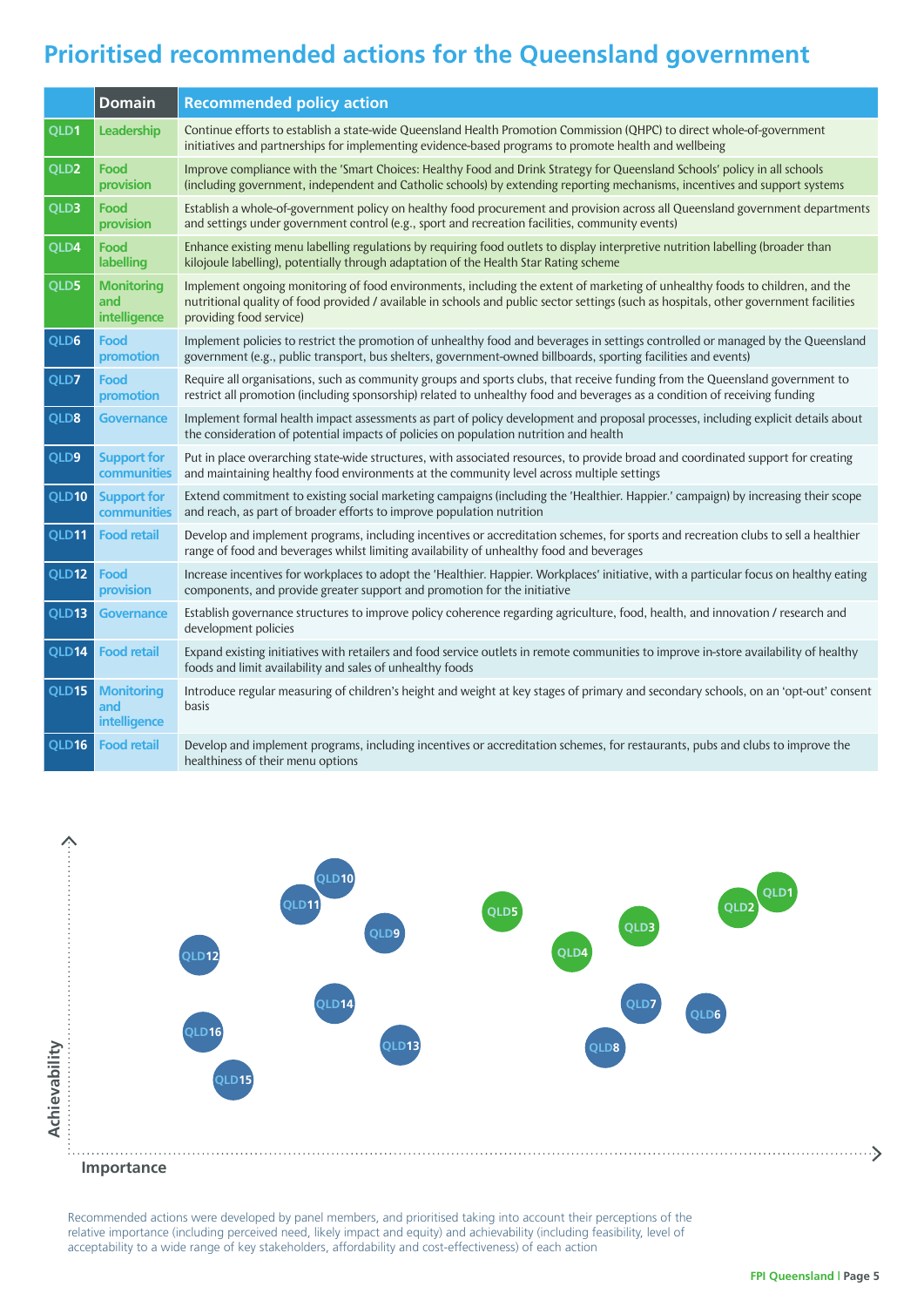### **Benchmarks of good practice** Policy actions targeting food environments

| <b>Domain</b>      | <b>Policy area</b>                                                                 | <b>International best practise</b>                                                                                                                                                                                              | <b>Leading State / Territory in Australia</b>                                                                                                                                                                                                                                                                                      |
|--------------------|------------------------------------------------------------------------------------|---------------------------------------------------------------------------------------------------------------------------------------------------------------------------------------------------------------------------------|------------------------------------------------------------------------------------------------------------------------------------------------------------------------------------------------------------------------------------------------------------------------------------------------------------------------------------|
|                    |                                                                                    | (as identified by INFORMAS)                                                                                                                                                                                                     | (as per assessments as part of this project)                                                                                                                                                                                                                                                                                       |
| Food<br>labelling  | <b>Menu labelling</b>                                                              | <b>South Korea</b> All fast-food outlets required<br>to display detailed nutrition information<br>(incl. energy, total sugars, protein,<br>saturated fat and sodium) on menus                                                   | <b>ACT/NSW/QLD/SA</b> Large fast food chains required to display average<br>energy content on menus and overall average daily energy intake.<br>NSW supports continued monitoring and evaluation of menu labelling                                                                                                                 |
| Food<br>promotion  | <b>Restrict</b><br>promotion<br>of unhealthy<br>food in non-<br>broadcast<br>media | <b>Quebec, Canada</b> Ban on all commercial<br>advertising directed to children (under 13<br>years) through any medium                                                                                                          | <b>ACT</b> Advertising of unhealthy food on government-run buses is<br>restricted, other options under consideration                                                                                                                                                                                                               |
|                    | <b>Restrict</b><br>promotion of<br>unhealthy food<br>in children's<br>settings     | <b>Spain</b> Legislation requires that<br>kindergartens and schools are free from all<br>advertising                                                                                                                            | <b>ACT</b> Advertising and promotion of red/amber foods or drinks is<br>restricted at ACT Health facilities and activities. ACT actively exploring<br>options that reduce promotion of unhealthy foods in children's<br>settings                                                                                                   |
| Food<br>provision  | <b>Policies in</b><br>schools promote<br>healthy food<br>choices                   | <b>UK</b> Mandatory nutritional standards for all<br>food served in schools -restrictions on high<br>fat/sugar/salt/processed foods                                                                                             | All states and territories have policies for healthy school food<br>provision. ACT has several initiatives designed to increase policy<br>compliance, including a requirement for license agreements with<br>canteen operators and active monitoring. WA requires principals to<br>develop whole-of-school food provision policies |
|                    | <b>Policies in</b><br>public settings<br>promote<br>healthy food<br>choices        | <b>New York City, USA Mandatory</b><br>nutritional standards for all food<br>purchased/sold by city agencies (hospitals,<br>prisons, aged care, health facilities)                                                              | <b>ACT</b> Mandatory restrictions on the sale/promotion/placement of<br>unhealthy foods in ACT Health facilities, policies and commitments to<br>improve healthy food choices in all government workplaces and<br>facilities                                                                                                       |
|                    | <b>Support and</b><br>training systems<br>for public sector<br>settings            | Japan Mandatory oversight and monitoring<br>by dietitian/nutritionist (incl. menu<br>development) for all government facilities<br>providing >250 meals/day                                                                     | <b>VIC</b> Healthy Eating Advisory Service (HEAS) provides a wide range of<br>resources to support settings such as childcare centres, schools, health<br>services, and sports centres to provide healthy foods and drinks                                                                                                         |
|                    | <b>Support and</b><br>training systems<br>for private<br>companies                 | <b>UK</b> Responsibility Deal included collective<br>pledges for health at work, including a<br>focus on healthier staff restaurants - over<br>160 signatories                                                                  | <b>WA</b> The Healthier Workplace WA program provides a number of free<br>services to support workplaces state-wide to make cultural,<br>environmental and policy changes that support and encourage<br>positive lifestyle behaviours amongst employees                                                                            |
| <b>Food retail</b> | <b>Planning</b><br>policies and<br>zoning laws:<br>unhealthy foods                 | <b>South Korea</b> 'Green Food Zones' around<br>schools (200 metre radius) in which sales of<br>'unhealthy' foods are prohibited                                                                                                | <b>QLD</b> Incorporates health as a key consideration as part of the Planning<br>Act, and provides detailed resources (Active Healthy Communities) for<br>local councils on ways to limit access to unhealthy fast food outlets                                                                                                    |
|                    | <b>Planning</b><br>policies and<br>zoning laws:<br>healthy foods                   | <b>USA</b> Provision of grants for states to<br>provide financial/other types of assistance<br>to attract healthier retail outlets to<br>underserved areas                                                                      | <b>QLD</b> Provides detailed information and resources (Active Healthy<br>Communities) for local government on ways to promote healthy food<br>choices through the built environment and encourage outlets that sell<br>healthy food                                                                                               |
|                    | <b>In-store</b><br>availability of<br>healthy and<br>unhealthy foods               | <b>UK</b> Agreement to increase availability of<br>fruit and vegetables at convenience stores,<br>and commitments (as part of the<br>Responsibility Deal) to decrease availability<br>of confectionery at supermarket checkouts | NT Ongoing formal commitment to support selected remote<br>community stores in encouraging in-store availability of healthy foods<br>and discouraging availability of unhealthy foods                                                                                                                                              |
|                    | <b>Food service</b><br>outlet<br>availability of<br>healthy and<br>unhealthy foods | <b>Singapore</b> Government partnership<br>('Healthier Hawker' program) with selected<br>food vendors to improve healthiness of<br>take-away food                                                                               | SA South Australian Premier's Healthy Kids Menus Initiative aims to<br>increase the provision of and access to healthy menu options for<br>children in South Australian restaurants, cafes, hotels and clubs                                                                                                                       |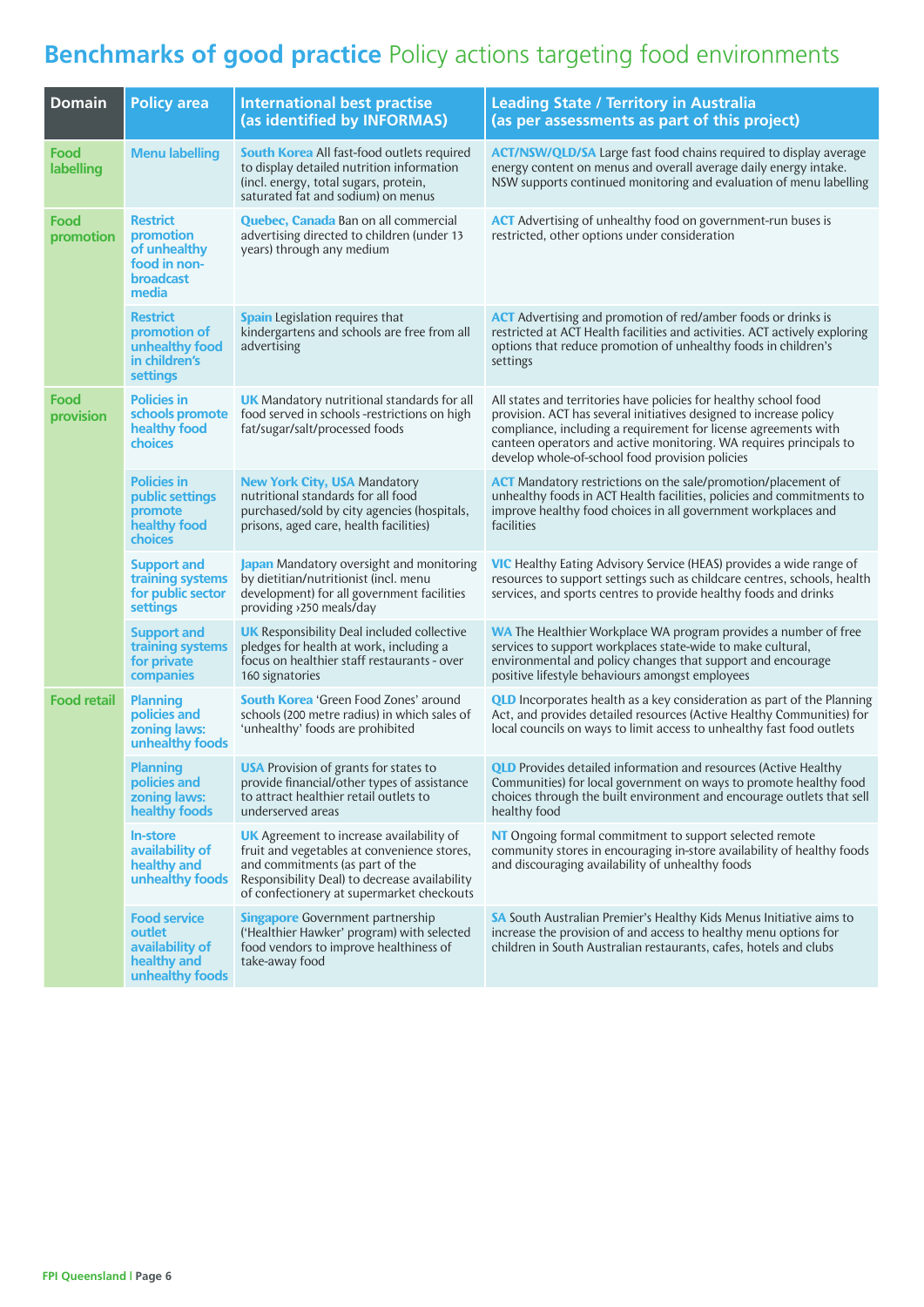### **Benchmarks of good practice** Infrastructure support actions

| <b>Domain</b>                             | <b>Policy area</b>                                                                  | <b>International best practise</b><br>(as identified by INFORMAS)                                                                                                                                                                | <b>Leading State / Territory in Australia</b><br>(as per assessments as part of this project)                                                                                                                                                                                              |
|-------------------------------------------|-------------------------------------------------------------------------------------|----------------------------------------------------------------------------------------------------------------------------------------------------------------------------------------------------------------------------------|--------------------------------------------------------------------------------------------------------------------------------------------------------------------------------------------------------------------------------------------------------------------------------------------|
| Leadership                                | Strong, visible,<br>political support<br>for population<br>nutrition                | <b>New York City, USA Mayor (Michael</b><br>Bloomberg) showed strong political<br>leadership in introducing landmark food<br>policies, including restrictions on trans-fat<br>and portion size restrictions on sugary-<br>drinks | <b>ACT</b> Healthy Weight Initiative is a whole of government initiative<br>to combat the rise of obesity and overweight in the ACT, led by the<br>Chief Minister with regular reporting of progress                                                                                       |
|                                           | <b>Comprehensive</b><br>implementation<br>plan linked to<br>state/national<br>needs | <b>European Union The European Food and</b><br>Nutrition Action Plan 2015-20 outlines clear<br>strategic goals, guiding principles,<br>objectives, priorities and tools                                                          | <b>ACT</b> The 'Towards Zero Growth: Healthy Weight Action Plan' (the<br>HWAP) outlines clear targets for obesity rates, details a range of<br>policy and program initiatives across health and non-health<br>sectors, with a taskforce and dedicated implementation groups<br>established |
|                                           | <b>Priorities for</b><br>reducing<br><b>inequalities</b><br>related to<br>nutrition | <b>New Zealand</b> Ministry of Health upholds<br>contracts with NGOs/other institutions to<br>prioritise Maori health and Maori specific<br>needs in service delivery, service<br>development and planning                       | <b>WA</b> Key strategic health promotion documents identify priority<br>groups, WA government has highlighted a strategic focus on<br>improving nutrition in vulnerable groups, several targeted<br>initiatives                                                                            |
| <b>Governance</b>                         | <b>Restricting</b><br>commercial<br>influence on<br>policy<br>development           | <b>USA</b> Mandatory and publicly accessible<br>lobby registers - including extensive<br>reporting of nature of lobbying activities                                                                                              | <b>QLD</b> Lobby register includes mandatory reporting of the type and<br>purpose of lobbying conduct, real-time disclosure of political<br>donations                                                                                                                                      |
|                                           | <b>Transparency and</b><br>access to<br>government<br><b>information</b>            | <b>Australia</b> Open access principles across<br>governments, FSANZ processes for extensive<br>stakeholder engagement in the<br>development of new standards                                                                    | All governments across Australia have open data policies,<br>frameworks for information access, and policies and procedures<br>that ensure transparency                                                                                                                                    |
|                                           | <b>Assessing the</b><br>potential health<br>impacts of all<br>policies              | <b>SA, Australia</b> Mechanisms to incorporate<br>population health considerations into<br>policy development processes across the<br>South Australian government                                                                | SA Mechanisms to incorporate population health considerations<br>into policy development processes across the South Australian<br>government                                                                                                                                               |
| <b>Monitoring</b><br>and<br>intelligence  | <b>Monitoring food</b><br>environments                                              | <b>New Zealand</b> Comprehensive database of<br>nutrient information for different foods,<br>continued monitoring of school food<br>environments nationwide                                                                      | <b>ACT</b> Extensive monitoring of unhealthy food marketing to<br>children, and nutritional quality of food in public sector settings                                                                                                                                                      |
|                                           | <b>Monitoring</b><br>population<br>nutrition intake                                 | <b>USA</b> National Health and Nutrition<br>Examination Survey (NHANES), conducted<br>annually, provides detailed national<br>information on health status, disease<br>history and nutritional intake of adults and<br>children  | WA Health and Wellbeing Surveillance System collects annual data<br>on key nutrition indicators, Nutrition Monitoring Survey series<br>collects data every three years on community perceptions and<br>attitudes around nutrition                                                          |
|                                           | <b>Monitoring</b><br>population body<br>weight                                      | <b>UK</b> National Child Measurement Program<br>for children's BMI, assessing children ages<br>4-6 and 10-11                                                                                                                     | <b>ACT/NSW/QLD/SA</b> Regular surveys of self-reported BMI from<br>adults and children                                                                                                                                                                                                     |
|                                           | <b>Evaluation of</b><br>major programs<br>and policies                              | <b>USA</b> The National Institutes for Health (NIH<br>) provides dedicated funding for research<br>that evaluates new policies/programs<br>expected to influence obesity related<br>behaviours                                   | <b>QLD</b> Health and Wellbeing Strategy outlines key evaluation<br>questions, with associated guidelines - specific evaluation<br>framework under development. All programs required to conduct<br>evaluations                                                                            |
| <b>Funding</b><br>and<br><b>resources</b> | <b>Research funding</b><br>for obesity & NCD<br>prevention                          | New Zealand Approximately 11% of the<br>Health Research Council's total budget of<br>\$70M spent on population nutrition and/or<br>prevention of obesity and NCDs                                                                | <b>NT/WA</b> Provides sustained funding for research that improves<br>foods environments, reduces obesity, NCDs and their related<br>inequalities                                                                                                                                          |
|                                           | Independent<br>health promotion<br>agency                                           | Victoria, Australia VicHealth is an<br>independent statutory health promotion<br>agency                                                                                                                                          | <b>VIC/WA</b> Independent statutory health promotion agencies,<br>include an objective to improve population nutrition                                                                                                                                                                     |
| <b>Support</b><br>for<br>communities      | <b>Mechanisms to</b><br>support<br>community-based<br><b>interventions</b>          | <b>Australia</b> Previous National Partnership<br>Agreement on Preventive Health (now<br>defunct) provided State and Territory level<br>support for initiatives aimed at obesity and<br>NCD prevention                           | <b>VIC</b> Multiple targeted strategies, policies and initiatives at state<br>and local level designed to create healthier food environments<br>(schools, childcare centres, workplaces, food outlets, sporting<br>clubs, businesses and local government)                                 |
|                                           | <b>Implementation of</b><br>social marketing<br>campaigns                           | Multiple international examples                                                                                                                                                                                                  | WA Funds several obesity and NCD prevention social marketing<br>campaigns, online and community programs, including LiveLighter<br>that has now been adopted in multiple states / territories                                                                                              |
|                                           | <b>Food and nutrition</b><br>in education<br>curricula                              | <b>UK</b> National framework for core food<br>competency skills and knowledge in<br>children ages 5-16 years                                                                                                                     | <b>ACT/WA</b> Ongoing support and provision of resources to educators<br>for the inclusion of food and nutrition in school curricula                                                                                                                                                       |